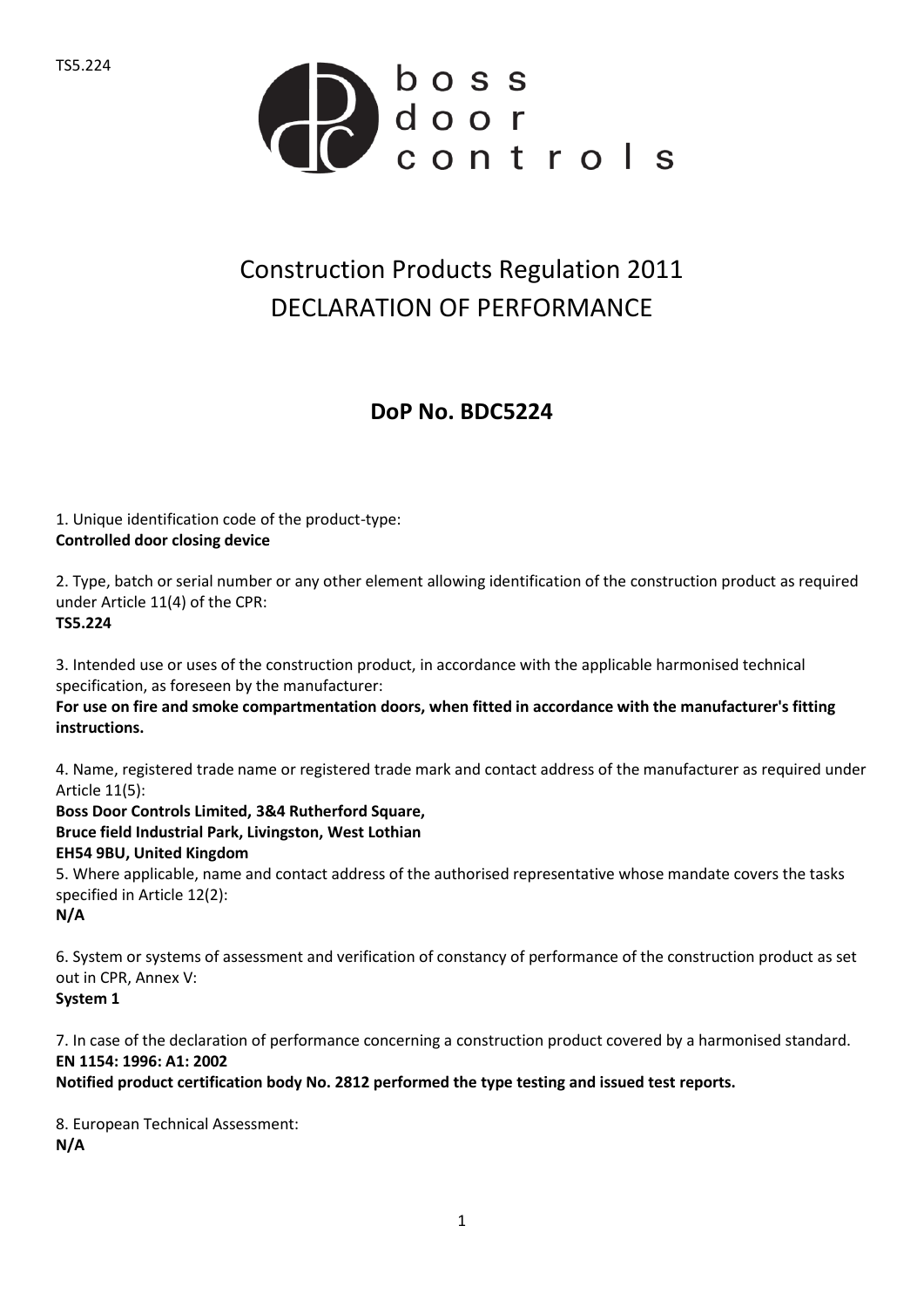| <b>Essential characteristic</b> | Performance                                           | <b>Harmonised technical</b> |
|---------------------------------|-------------------------------------------------------|-----------------------------|
| <b>Self closing</b>             |                                                       | specification               |
| 5.2.1 General                   |                                                       | EN1154:1996:A1:2002         |
| Application                     | Door-mounted pull side (Fig.1)                        |                             |
| 5.2.2 Durability                | 500,000 test cycles                                   |                             |
| 5.2.3 Closing moment            | Pass size 2 - 4                                       |                             |
| 5.2.4 Opening moment            | Pass size 2 - 4                                       |                             |
| 5.2.5 Efficiency;               | More than 50% size 2                                  |                             |
|                                 | More than 55% size 3                                  |                             |
|                                 | More than 60% size 4                                  |                             |
|                                 |                                                       |                             |
| 5.2.6 Closing time              | Pass- After 5K and 500K test cycles, the              |                             |
|                                 | closing time from an opening angle of90° was          |                             |
|                                 | capable of adjustment to 3 s or less, and 20 s or     |                             |
|                                 | more- After 500K test cycles, the closing time set at |                             |
|                                 | 5K test cycles did not increase by more than 100%,    |                             |
|                                 | or decrease by more                                   |                             |
|                                 | than 30%.                                             |                             |
| 5.2.7 Angles of operation       | Grade 4, 180°                                         |                             |
| 5.2.8 Overload performance      | Pass - The closer withstood the closing               |                             |
|                                 | overload tests                                        |                             |
| 5.2.9 Temperature               | -15 $^{\circ}$ C to +40 $^{\circ}$ C                  |                             |
| dependence                      |                                                       |                             |
| 5.2.10 Fluid leakage            | Pass - There was no leakage of fluid from the         |                             |
|                                 | closer                                                |                             |
| 5.2.11 Damage                   | Pass - There was no damage to the door                |                             |
|                                 | closing device that would adversely affect its        |                             |
|                                 | performance to the standard                           |                             |
| 5.2.12 Latch control            | Pass - Effective over max. range of 15º from          |                             |
|                                 | closed position, and adjustable                       |                             |
| 5.2.13 Backcheck                | Pass - Arrested door before 90° open position         |                             |
| 5.2.14 Delayed closing          | N/A                                                   |                             |
| 5.2.15 Adjustable closing       | Pass - Complies with performance requirements of      |                             |
| force                           | Clause 5 at both min. and max. power settings         |                             |
|                                 | claimed                                               |                             |
| 5.2.16 Zero position (Double    | N/A                                                   |                             |
| action only)                    |                                                       |                             |
| 5.2.18 Fire / smoke doors       | Grade 1: Suitable for use on fire/smoke door          |                             |
|                                 | assemblies                                            |                             |
| 5.2.2 Durability                | Grade 8 500,000 test cycles                           |                             |
| 5.2.17.1 Corrosion              | Grade $3:96$ hrs                                      |                             |
| 5.2.17.2 Corrosion              | Pass - After the salt spray test, the closing         |                             |
|                                 | moment of the door closer was not less than 80% of    |                             |
|                                 | that measured prior to the test.                      |                             |
| Dangerous Substances            | The materials in the product do not contain or        |                             |
| Annex ZA3                       | release any dangerous substances in excess of the     |                             |
|                                 | maximum levels specified in existing European         |                             |
|                                 | material standards or any national regulations.       |                             |
|                                 |                                                       |                             |

9. Declared Performance – Figure 1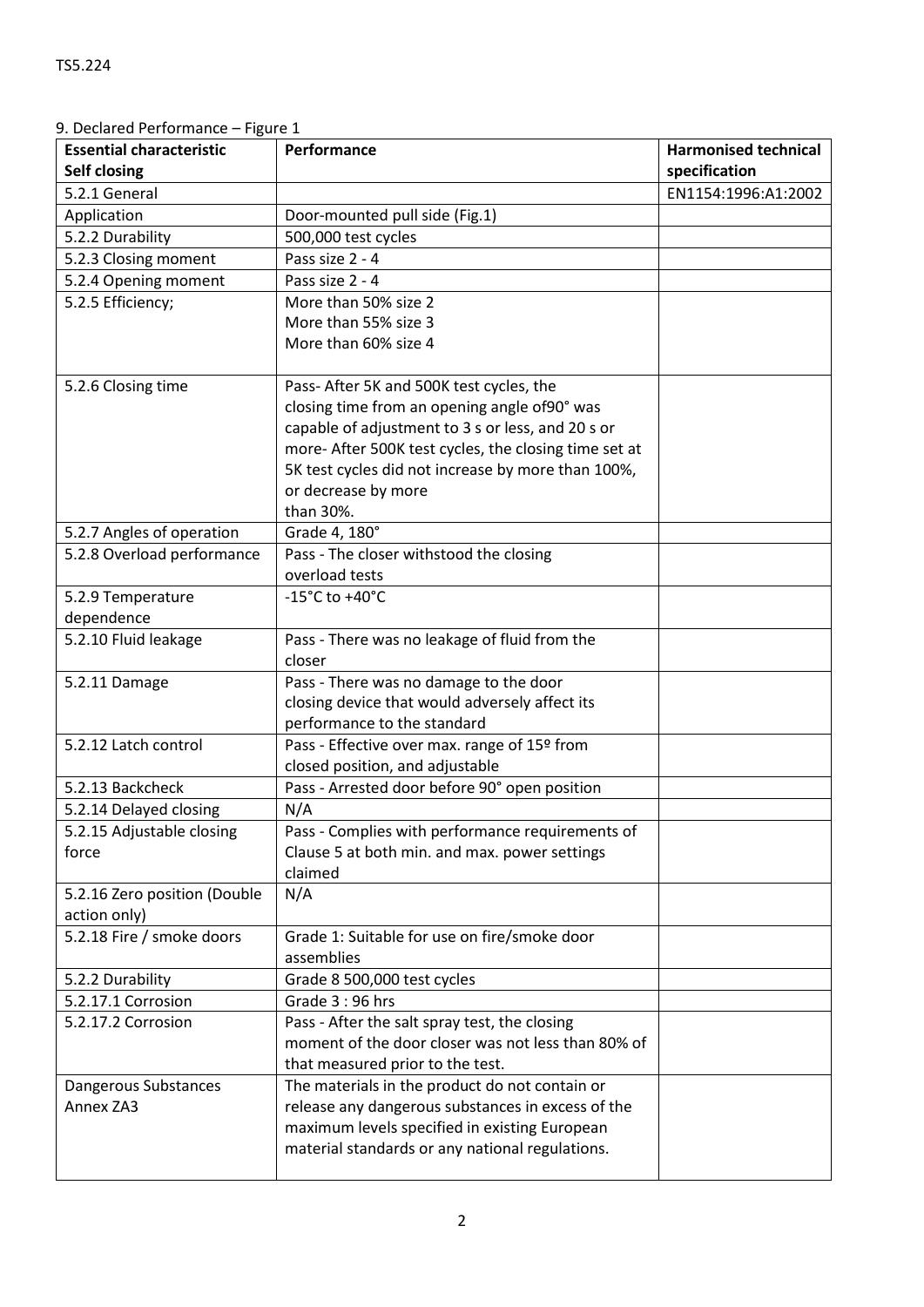I

| <b>Essential characteristic</b>              | Performance                                           | <b>Harmonised technical</b> |
|----------------------------------------------|-------------------------------------------------------|-----------------------------|
| <b>Self closing</b>                          |                                                       | specification               |
| 5.2.1 General                                |                                                       | EN1154:1996:A1:2002         |
| Application                                  | Door-mounted push side (Fig.6)                        |                             |
| 5.2.2 Durability                             | 500,000 test cycles                                   |                             |
| 5.2.3 Closing moment                         | Pass size 4                                           |                             |
| 5.2.4 Opening moment                         | Pass size 4                                           |                             |
| 5.2.5 Efficiency;                            | More than 60% size 4                                  |                             |
| 5.2.6 Closing time                           | Pass- After 5K and 500K test cycles, the              |                             |
|                                              | closing time from an opening angle of90° was          |                             |
|                                              | capable of adjustment to 3 s or less, and 20 s or     |                             |
|                                              | more- After 500K test cycles, the closing time set at |                             |
|                                              | 5K test cycles did not increase by more than 100%,    |                             |
|                                              | or decrease by more                                   |                             |
|                                              | than 30%.                                             |                             |
| 5.2.7 Angles of operation                    | Grade 3, 105°                                         |                             |
| 5.2.8 Overload performance                   | Pass - The closer withstood the closing               |                             |
|                                              | overload tests                                        |                             |
| 5.2.9 Temperature                            | $-15^{\circ}$ C to $+40^{\circ}$ C                    |                             |
| dependence                                   |                                                       |                             |
| 5.2.10 Fluid leakage                         | Pass - There was no leakage of fluid from the         |                             |
|                                              | closer                                                |                             |
| 5.2.11 Damage                                | Pass - There was no damage to the door                |                             |
|                                              | closing device that would adversely affect its        |                             |
|                                              | performance to the standard                           |                             |
| 5.2.12 Latch control                         | Pass - Effective over max. range of 15º from          |                             |
|                                              | closed position, and adjustable                       |                             |
| 5.2.13 Backcheck                             | Pass - Arrested door before 90° open position         |                             |
| 5.2.14 Delayed closing                       | N/A                                                   |                             |
| 5.2.15 Adjustable closing                    | N/A                                                   |                             |
| force                                        |                                                       |                             |
| 5.2.16 Zero position (Double<br>action only) | N/A                                                   |                             |
| 5.2.18 Fire / smoke doors                    | Grade 1: Suitable for use on fire/smoke door          |                             |
|                                              | assemblies                                            |                             |
| 5.2.2 Durability                             | Grade 8 500,000 test cycles                           |                             |
| 5.2.17.1 Corrosion                           | Grade 3:96 hrs                                        |                             |
| 5.2.17.2 Corrosion                           | Pass - After the salt spray test, the closing         |                             |
|                                              | moment of the door closer was not less than 80% of    |                             |
|                                              | that measured prior to the test.                      |                             |
| Dangerous Substances                         | The materials in the product do not contain or        |                             |
| Annex ZA3                                    | release any dangerous substances in excess of the     |                             |
|                                              | maximum levels specified in existing European         |                             |
|                                              | material standards or any national regulations.       |                             |
|                                              |                                                       |                             |

9. Declared Performance – Figure 6